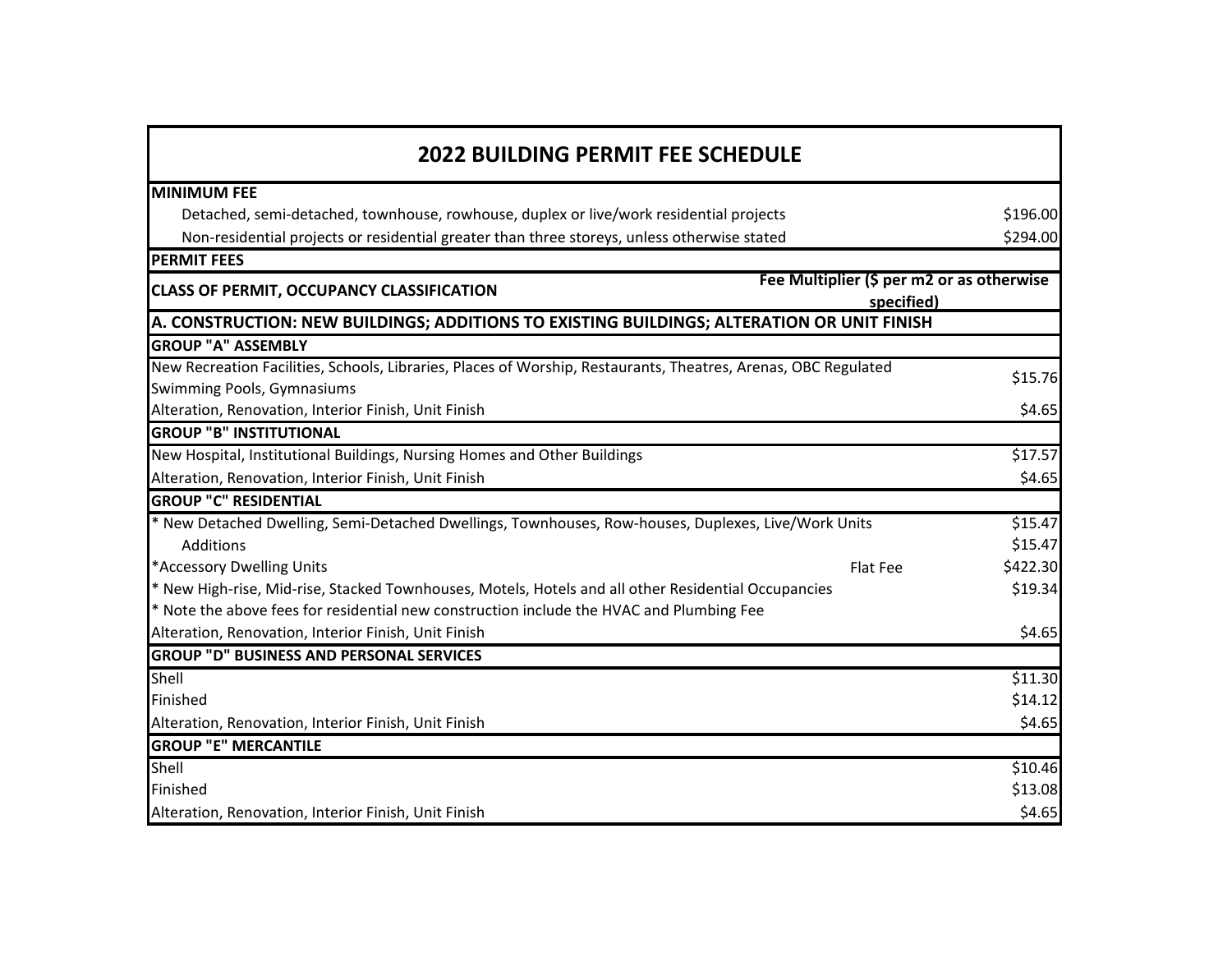| <b>2022 BUILDING PERMIT FEE SCHEDULE</b>                                           |              |          |
|------------------------------------------------------------------------------------|--------------|----------|
| <b>GROUP "F" INDUSTRIAL</b>                                                        |              |          |
| Shell                                                                              |              | \$8.50   |
| Finished                                                                           |              | \$10.62  |
| Alteration, Renovation, Interior Finish, Unit Finish                               |              | \$4.65   |
| <b>Parking Garage</b>                                                              |              | \$5.10   |
| <b>B. DEMOLITION</b>                                                               |              |          |
| All Buildings up to 600 m2                                                         | Each         | \$294.00 |
| All Buildings > 600 m2                                                             | Each         | \$391.00 |
| C. DESIGNATED STRUCTURE (OBC 1.3.1.1.)                                             |              |          |
| Communication Tower (where applicable)                                             | Flat Fee     | \$587.00 |
| Outdoor Pool, Outdoor Spa (where applicable)                                       | Flat Fee     | \$587.00 |
| Crane Runway                                                                       | Flat Fee     | \$587.00 |
| Exterior Tank and Support (where applicable)                                       | Flat Fee     | \$587.00 |
| Pedestrian Bridge (where applicable)                                               | Flat Fee     | \$587.00 |
| <b>Retaining Wall</b>                                                              | Linear Metre | \$13.00  |
| Solar Panels (Domestic Hot Water or Photovoltaic, any area) - Low rise residential | Flat Fee     | \$294.00 |
| Other                                                                              | Flat Fee     | \$391.00 |
| Solar Collector, Satellite Dish                                                    | Flat Fee     | \$391.00 |
| D. STANDALONE AND MISCELLANEOUS WORK                                               |              |          |
| <b>Temporary Structures</b>                                                        |              | \$294.00 |
| Tents and Temporary Buildings (<225 m2)                                            | Flat Fee     | \$294.00 |
| Tents and Temporary Buildings (>225 m2)                                            | Flat Fee     | \$391.00 |
| <b>Farm Building</b>                                                               |              | \$294.00 |
| Portable Classrooms (includes hallways for portapacks)                             | each         | \$294.00 |
| <b>Balcony Repair</b>                                                              | Flat Fee     | \$98.00  |
| Garage - detached (Residential Only)                                               | Flat Fee     | \$196.00 |
| Garage - attached (Residential Only)                                               | Flat Fee     | \$294.00 |
| Carport, Decks, Porches, Porch Enclosures, Sheds (Residential                      |              | \$196.00 |
| Only)                                                                              | Flat Fee     |          |
| Basement Finish - no change in use                                                 | Flat Fee     | \$196.00 |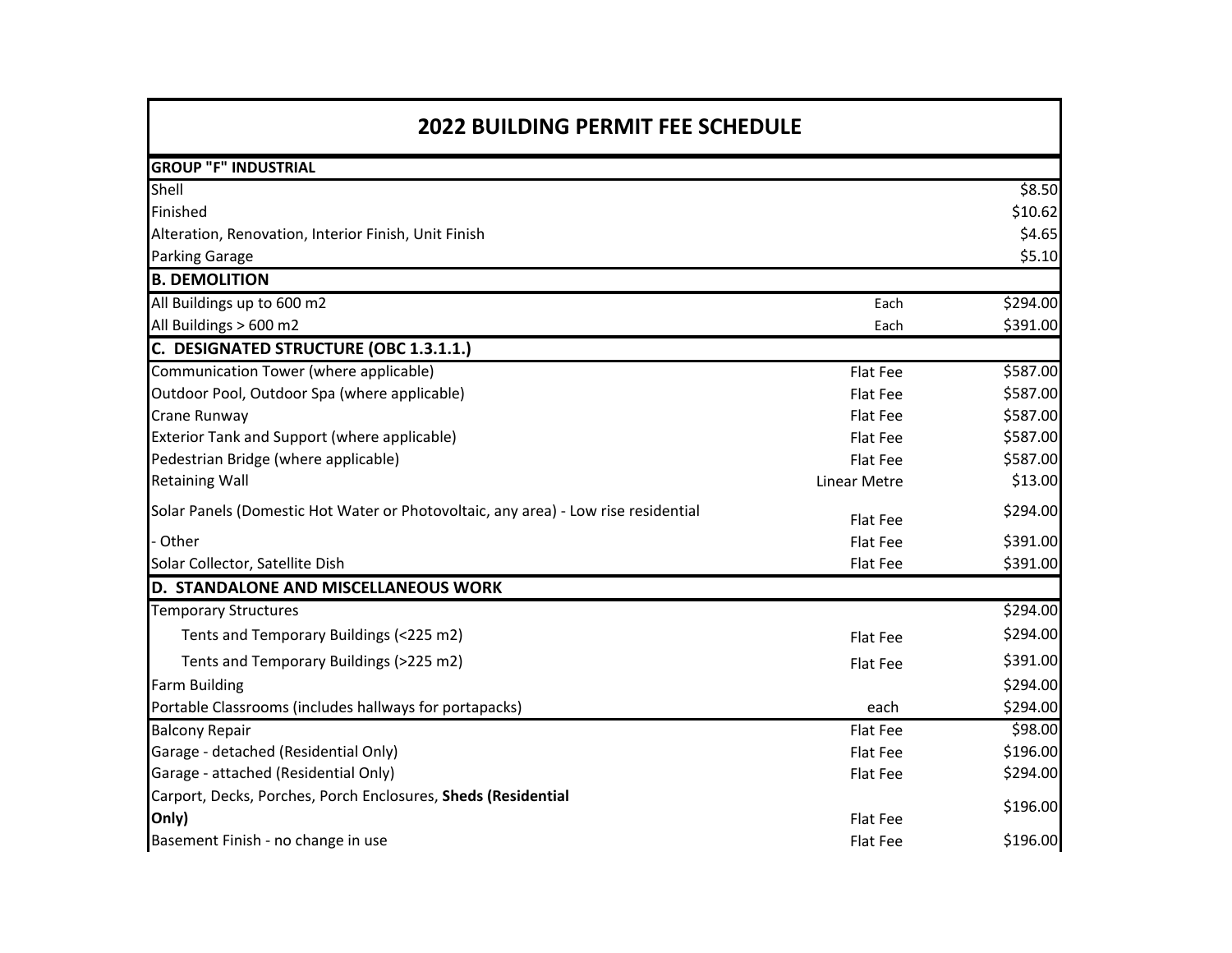| <b>2022 BUILDING PERMIT FEE SCHEDULE</b>                                         |                     |          |
|----------------------------------------------------------------------------------|---------------------|----------|
| Below Grade Entrance (Residential Only)                                          | Flat Fee            | \$294.00 |
| Load Bearing Wall Removal per each new Beam Span                                 | Flat Fee            | \$294.00 |
| Door, New Opening                                                                | Each                | \$98.00  |
| Fire Code Retrofit (OFC S. 9.8)                                                  | Flat Fee            | \$196.00 |
| Fireplace, wood-burning                                                          | Flat Fee            | \$196.00 |
| Window, New Opening                                                              | Each                | \$98.00  |
| Engineered Underpinning or Benching                                              | Flat Fee            | \$294.00 |
| Window Replacement - Part 3 - Building                                           | Per Floor           | \$196.00 |
| Electromagnetic locking devices                                                  | Flat Fee            | \$294.00 |
| <b>Fire Alarm</b>                                                                | Flat Fee            | \$294.00 |
| Ceiling - new, replacement                                                       | m2                  | \$2.33   |
| Shoring                                                                          | Flat Fee            | \$294.00 |
| Sprinklers                                                                       | Flat Fee            | \$294.00 |
| Standpipe and Hose System                                                        | Flat Fee            | \$294.00 |
| Fire Suppression (Other than Sprinkler System)                                   | Flat Fee            | \$294.00 |
| Air Supported Structure                                                          | Flat Fee            | \$294.00 |
| Door - new, man door or overhead loading                                         | Each                | \$98.00  |
| <b>Emergency Lighting</b>                                                        | Flat Fee            | \$294.00 |
| <b>Emergency Power</b>                                                           | Flat Fee            | \$294.00 |
| Foundation for Relocated Building, each                                          | m2                  | \$4.65   |
| Fire Code Retrofit (other than residential)                                      | Flat Fee            | \$294.00 |
| <b>Façade Alterations</b>                                                        | <b>Linear Metre</b> | \$3.09   |
| <b>E. STANDALONE MECHANICAL</b>                                                  |                     |          |
| <b>STAND ALONE MECHANICAL - HVAC</b>                                             |                     |          |
| Permit for heating, ventilating and air conditioning (per                        |                     | \$294.00 |
| suite)                                                                           |                     |          |
| F. PLUMBING AND DRAINAGE SYSTEM FIXTURES/EQUIPMENT ROOF DRAINS - STANDALONE      |                     |          |
| Plumbing                                                                         |                     |          |
| For each fixture, floor drain, equipment, appliances, thermostatic mixing valve, |                     |          |
| vented traps or roof hopper                                                      | Each                | \$26.00  |
| Storm and grease interceptor                                                     | Each                | \$48.00  |
| <b>Testable Backflow Prevention</b>                                              |                     | \$48.00  |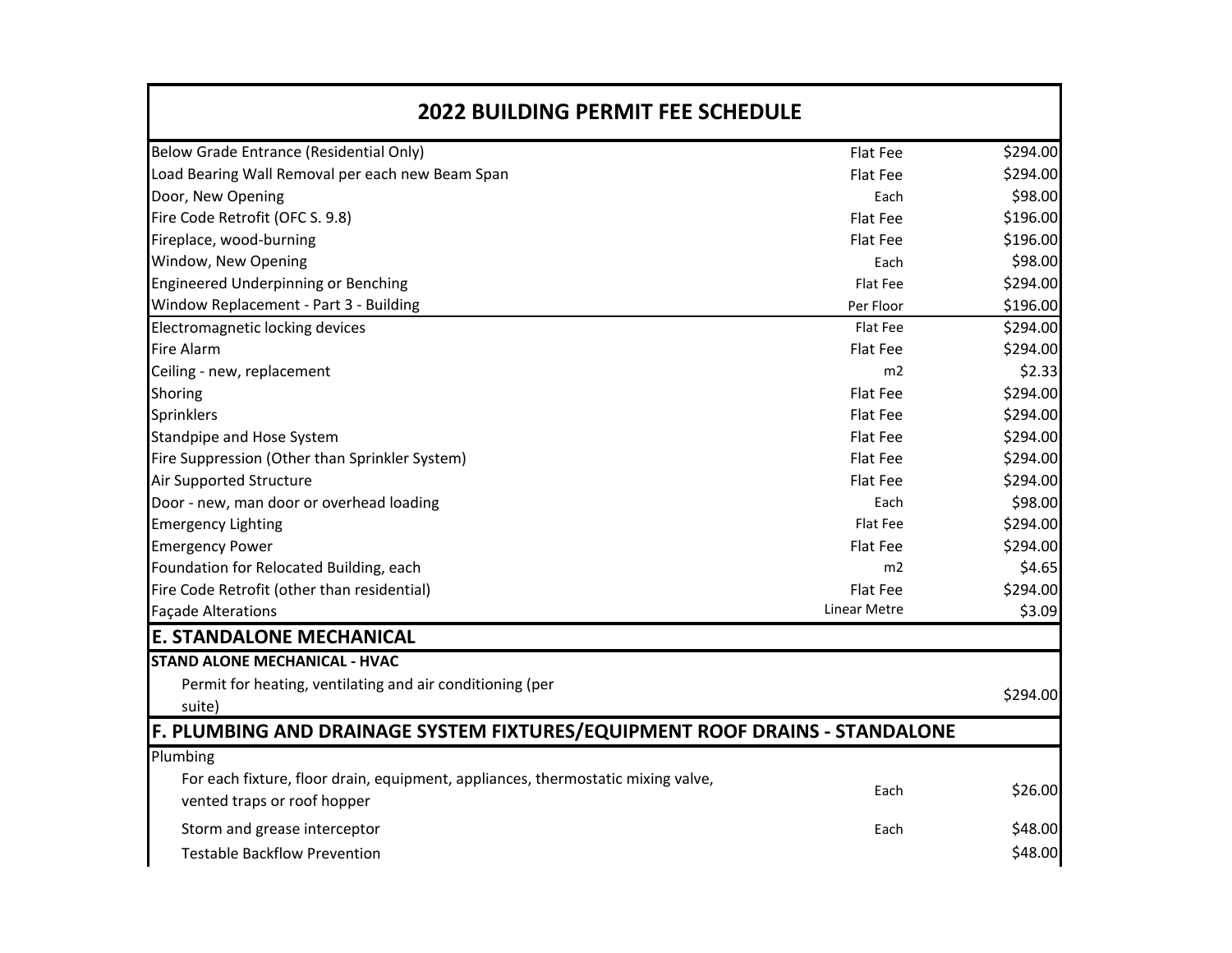| <b>2022 BUILDING PERMIT FEE SCHEDULE</b>                                                                                             |                                                         |          |
|--------------------------------------------------------------------------------------------------------------------------------------|---------------------------------------------------------|----------|
| Water Services - for each water service                                                                                              |                                                         |          |
| 50 mm (2") or less                                                                                                                   |                                                         | \$48.00  |
| 100 mm (4")                                                                                                                          |                                                         | \$98.00  |
| 150 mm (6")                                                                                                                          |                                                         | \$146.00 |
| 200 mm (8")                                                                                                                          |                                                         | \$183.00 |
| 250 mm (10")                                                                                                                         |                                                         | \$229.00 |
| 300 mm (12")                                                                                                                         |                                                         | \$286.00 |
| Drains - Residential (single family swelling, for apartments see commercial)                                                         |                                                         |          |
| For each residential drain and sewer (includes both storm and sanitary, inside, outside and floor drains)                            |                                                         | \$98.00  |
| For each conversion to sewers                                                                                                        |                                                         | \$48.00  |
| Miscellaneous                                                                                                                        |                                                         |          |
| For each manhole, catchbasin or area drain                                                                                           |                                                         | \$48.00  |
| On site sewage system                                                                                                                |                                                         |          |
| Septic Decommission                                                                                                                  |                                                         | \$196.00 |
| New Sewage System Installation                                                                                                       | \$700.00 min. or \$5.76 / m2 of bldg. to max of \$3,600 |          |
| Repair/Minor alteration                                                                                                              |                                                         | \$296.00 |
| Planning Circulation - SPD, Zoning                                                                                                   |                                                         | \$264.00 |
| Sewage System Maintenance and Inspection Program                                                                                     | \$150 or septic tank report from a qualified contractor |          |
| Drains- Commercial (commercial and industrial buildings and units, institutional buildings and apartment buildings for each storm or |                                                         |          |
| sanitary drain inside) or: for each storm or sanitary sewer                                                                          |                                                         |          |
| 100 mm or less                                                                                                                       |                                                         | \$98.00  |
| 150 mm (6")                                                                                                                          |                                                         | \$146.00 |
| 200 mm (8")                                                                                                                          |                                                         | \$183.00 |
| 250 mm (10")                                                                                                                         |                                                         | \$229.00 |
| 300 mm (12 ") or larger                                                                                                              |                                                         | \$286.00 |
| <b>G. ADMINISTRATION FEES</b>                                                                                                        |                                                         |          |
| Miscellaneous                                                                                                                        |                                                         |          |
| For each reinspection due to defective work                                                                                          |                                                         | \$98.00  |
| For each special inspection per hour, per person                                                                                     |                                                         | \$196.00 |
| Change of Use Permit where no construction is proposed or required (Excludes AdU's)                                                  |                                                         | \$294.00 |